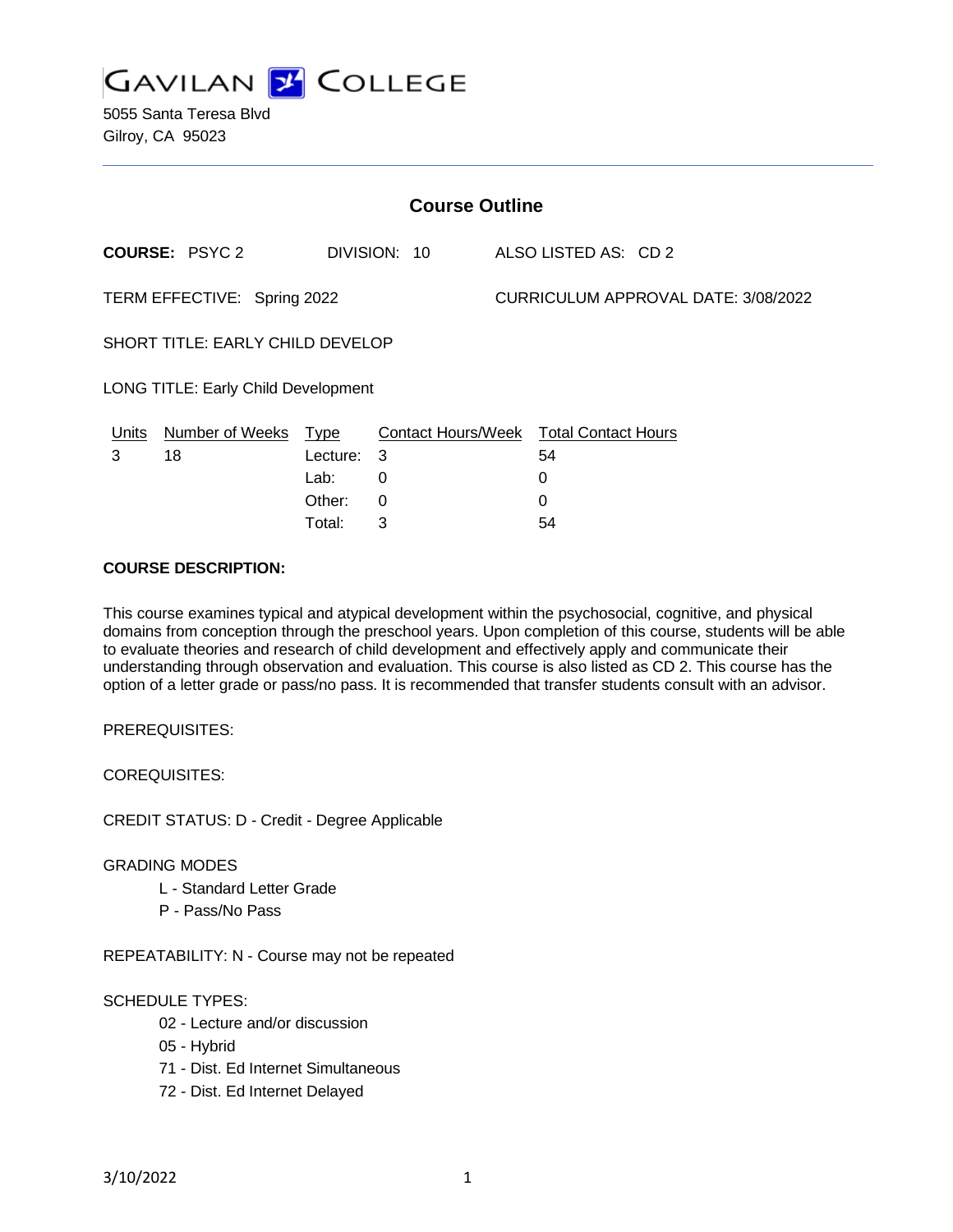## **STUDENT LEARNING OUTCOMES:**

By the end of this course, a student should:

1. Analyze major developmental milestones for children from conception through age six in the areas of physical, psychosocial, cognitive, and language development using standard research methodologies.

2. Analyze how cultural, economic, political, historical contexts affect children's development within the first five years.

3. Compare and contrast various theoretical frameworks that relate to the study of human development.

4. Apply developmental theory to the analysis of child observations, surveys, and/or interviews using valid and ethical investigative research methodologies.

5. Analyze the importance of the early years, the interaction between maturational processes and social/environmental factors, and the effects on various areas of development.

6. Differentiate characteristics of typical and atypical development at various stages.

# **COURSE OBJECTIVES:**

By the end of this course, a student should:

1. Summarize major theories of child development.

2. Describe the impact of multiple factors on development and well-being, including those related to biology, environment, and social interactions.

3. Identify the typical progression of development across all domains.

4. Differentiate between characteristics of typical and atypical development.

5. Apply objective and ethical techniques and skills when observing, interviewing, describing, and evaluating behavior in children.

## **CONTENT, STUDENT PERFORMANCE OBJECTIVES, OUT-OF-CLASS ASSIGNMENTS**

Curriculum Approval Date: 3/08/2022

3 Hours

Content: Overview of course, purpose, and discussion of assignments. Introduction to Child Development: The biological and environmental factors influencing the development of identity in children 0-5. Discussion on how our culture views child development.

#### 3 Hours

Content: Major theories of child development, periods of development, domains of development, and contexts of development. Research methods and designs. How to design your own research study in child development.

#### 3 Hours

Content: Cultural foundations and biological foundations and how the two impact child development.

3 Hours

Content: Class discussions and video on the periods of prenatal development, maternal conditions affecting prenatal development, teratogens, the birth process, assessing a newborn, and the beginning of the parentchild relationship.

#### 3 Hours

Content: Class discussions and group activities on the first three months of life including physical growth, brain development, senses, the organization of behavior, temperament, and coordination with the social world.

## 3 Hours

Content: Physical and cognitive development in infancy including physical growth, brain development, theories of cognitive development, and motor development. Includes class discussions and group activities.

## 3 Hours

Content: Social and emotional development in infancy including theories of psychosocial development, emotional expressions, attachment, communication, and a sense of self. Includes class discussions, group activities, and video.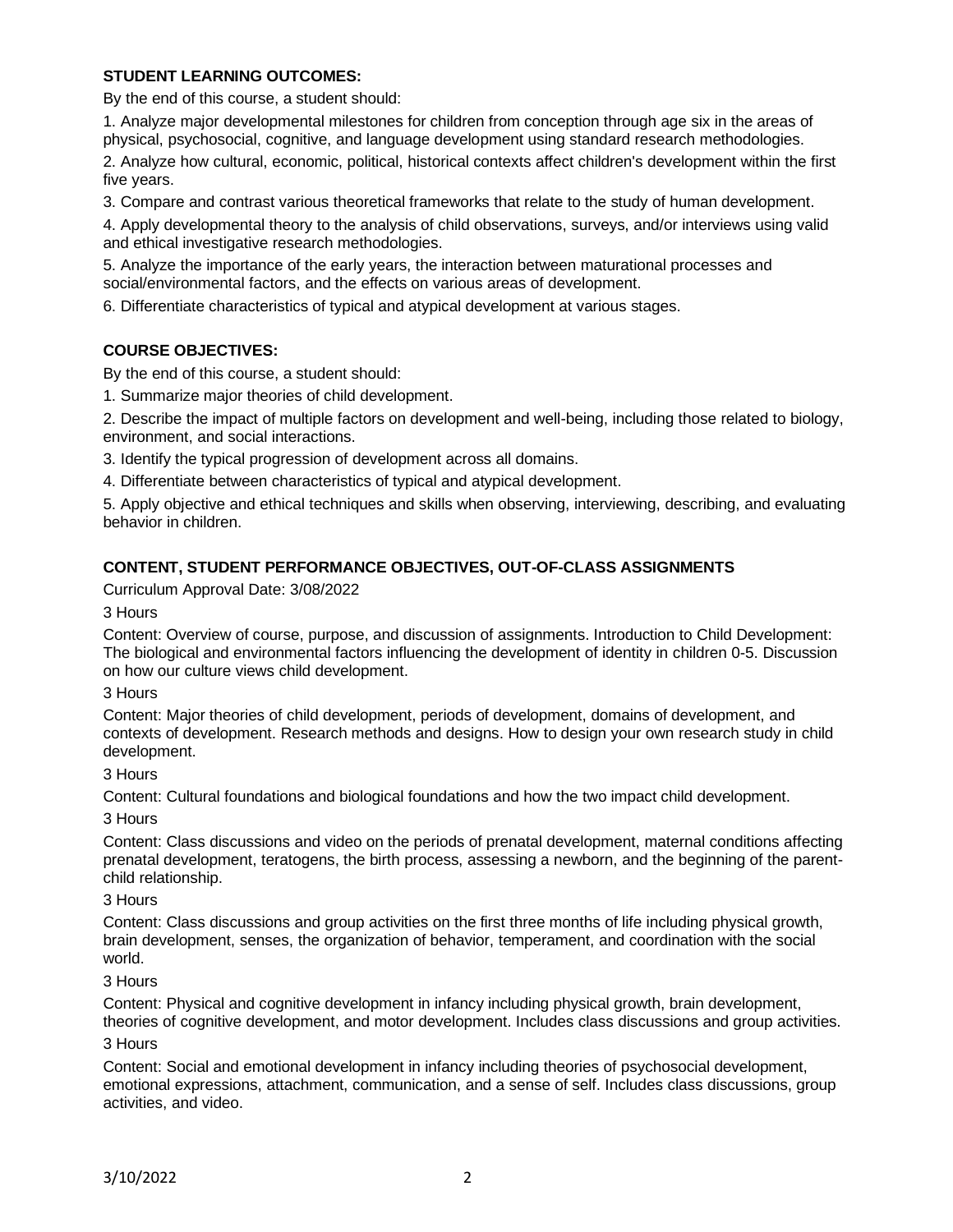## 5 Hours

Content: Homework on observation of child 0-2 years due. Discussion of observation in small groups and then sharing with the class as a whole. Lecture, class discussion and video on language acquisition including biological and environmental components, domains of language, and theories of language development. Review for mid-term exam.

#### 6 Hours

Content: Mid-term exam. Class discussions and video on physical and cognitive development of early childhood including physical and motor development, theories of cognitive development, and the influence of culture on development.

#### 6 Hours

Content: Social and emotional development in early childhood including identity development, the development of morality, self-regulation, aggression, pro-social behaviors, and theories of social/emotional development.

#### 3 Hours

Content: Observation of child 3-5 years due. Discussion of observation in small groups and then sharing with the whole class. Lecture, class discussion, and group activities on contexts of development including cultural, family, neighborhoods, communities, and media aspects.

4 Hours

Content: Scholarly journal review due. Oral presentations and discussions of scholarly journal.

4 Hours

Content: Analysis and discussion of how personal experiences (cultural, economic, political, and historical) have influenced one's personal development.

3 Hours Content: Review for final exam. 2 Hours Final Exam

## **METHODS OF INSTRUCTION:**

Lecture, in-class activities, out of class activities, videos, guest speakers, class assignments, demonstrations, observations

## **OUT OF CLASS ASSIGNMENTS:**

Required Outside Hours 6

Assignment Description

Assignments: Assignments: Read textbook chapter relating to the science of development. Discuss how culture views child development. Review syllabus.

Required Outside Hours 6 Assignment Description Assignments: Read chapter relating to theories of development. Design your own research study.

Required Outside Hours 6 Assignment Description Assignments: Read chapter on the new genetics. Theories assignment.

Required Outside Hours 6 Assignment Description Assignments: Read chapter on prenatal development and birth. Pregnancy interview.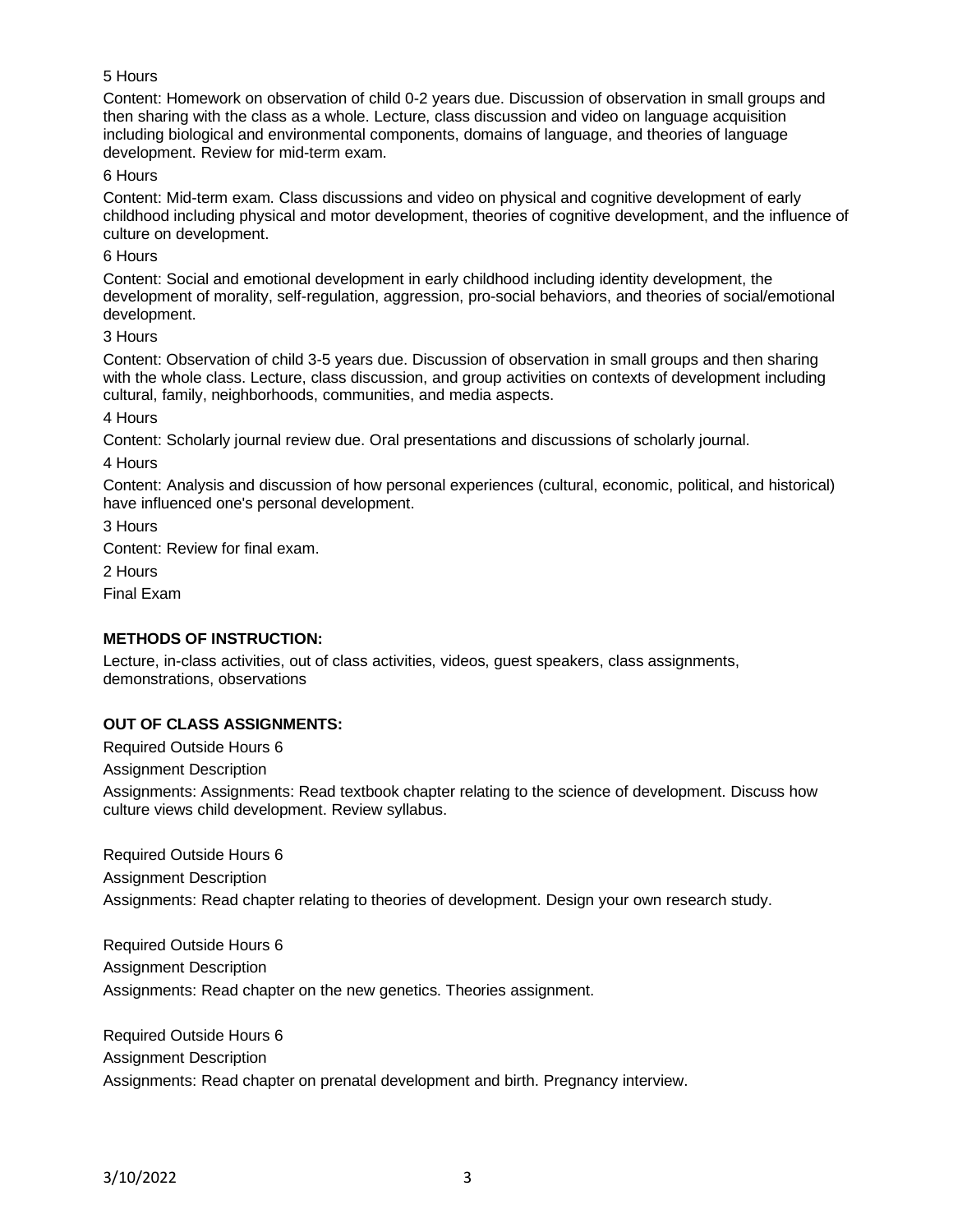Required Outside Hours 6 Assignment Description Read chapter on the first two years, biosocial development. Written assignment.

Required Outside Hours 12 Assignment Description Assignments: Read chapter on the first two years, cognitive development. Written assignment. Study for mid-term exam.

Required Outside Hours 12 Assignment Description Read chapter on the first two years, psychosocial development. Complete observation of child 0-2.

Required Outside Hours 6 Assignment Description Assignments: Study for Midterm Exam.

Required Outside Hours 6 Assignment Description Assignments: Read chapter on early childhood, biosocial development. Scholarly journal assignment.

Required Outside Hours 6 Assignment Description Assignments: Read chapter on early childhood, cognitive development. Complete observation of child 3-5 years.

Required Outside Hours 6 Assignment Description Assignments: Read chapter on early childhood, psychosocial development. Complete scholarly journal review.

Required Outside Hours 9 Assignment Description Assignments: Peer review and reflection on the research process.

Required Outside Hours 9 Assignment Description Assignments: Oral presentations of scholarly journal.

Required Outside Hours 6 Assignment Description Assignments: Semester Reflection Paper.

Required Outside Hours 6 Assignment Description Assignments: Study for Final Exam.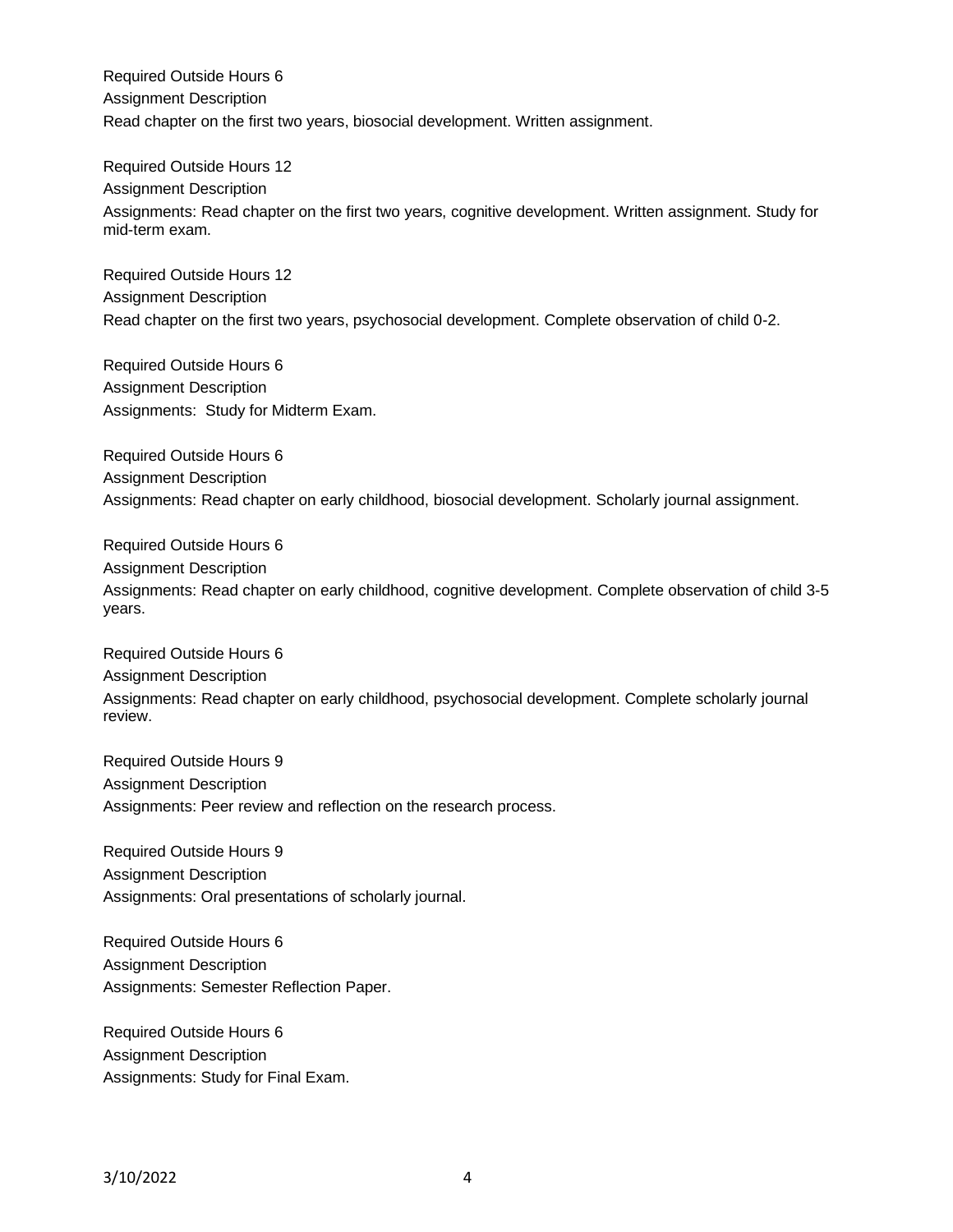## **METHODS OF EVALUATION:**

Writing assignments Evaluation Percent 20 Evaluation Description Percent range of total grade: 10% to 50% Written Homework, Essay Exams

Problem-solving assignments Evaluation Percent 20 Evaluation Description Percent range of total grade: 20% to 40% Exams

Skill demonstrations Evaluation Percent 30 Evaluation Description Percent range of total grade: 20% to 50% Class Performance/s

Objective examinations Evaluation Percent 20 Evaluation Description Percent range of total grade: 20% to 40% Multiple Choice

Other methods of evaluation Evaluation Percent 10 Evaluation Description Percent range of total grade: 10% to 20% Oral presentation

## **REPRESENTATIVE TEXTBOOKS:**

The Developing Person: Through Childhood and Adolescence 12th Edition, Kathleen Stassen Berger, Worth Publishers, 2021. ISBN: 978-1-319-19174-0 14th Grade Verified by: P. Henrickson